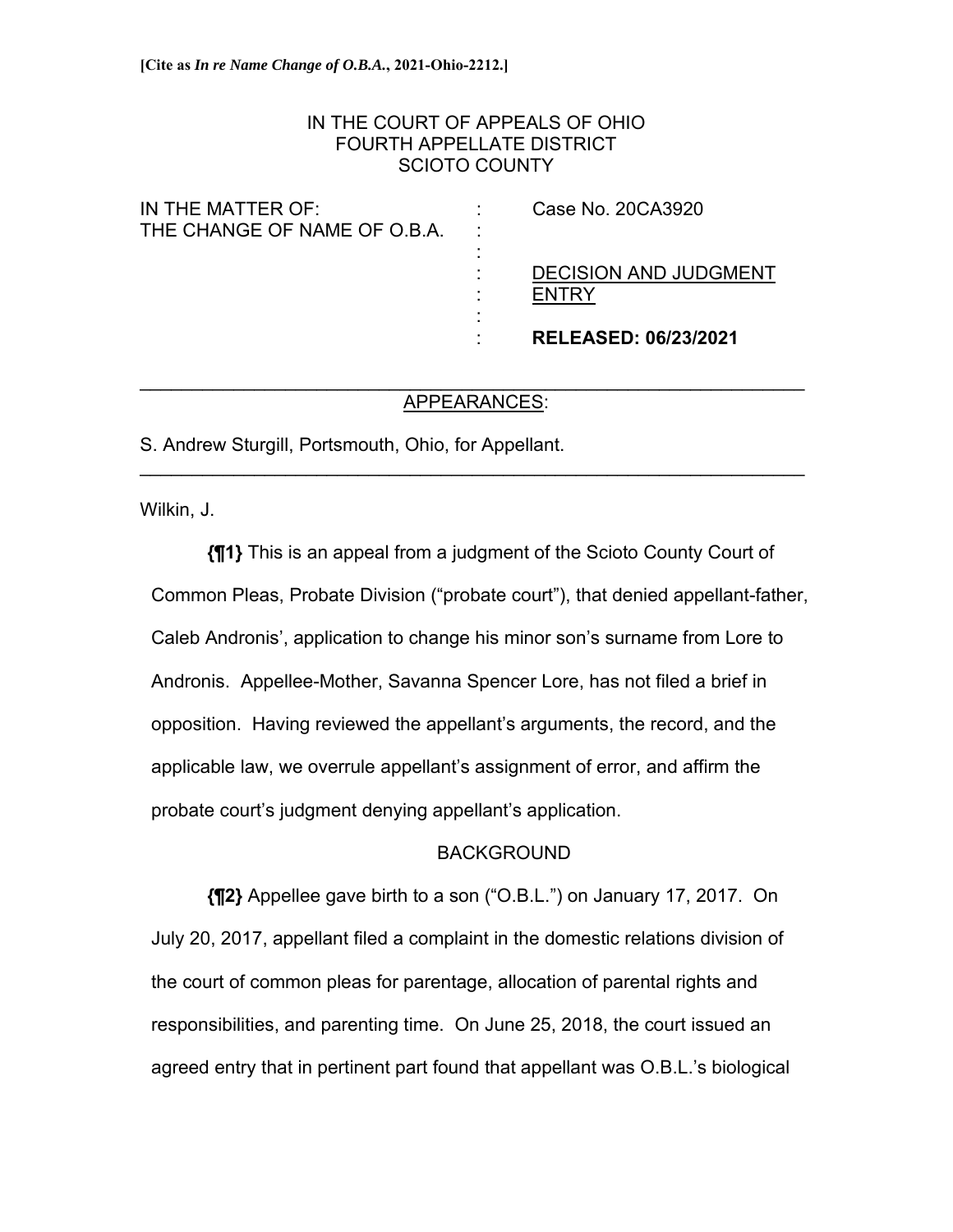father, that appellee would be the custodial parent, and that appellant shall have parenting time. Two days later, in the same court, appellant filed a motion to change O.B.L.'s surname without success.

**{¶3}** On June 14, 2019, appellant filed an application to change O.B.L.'s surname in the probate court. A hearing for the application was set for September 12, 2019. The hearing was rescheduled twice, but eventually held on February 26, 2020. Three witnesses testified at the hearing: appellant, appellant's mother (Vicki), and appellee.

**{¶4}** Appellant testified that he applied to change O.B.L.'s surname from Lore, to appellant's surname, Andronis. He testified that appellee informed him that he was O.B.L.'s father prior to the birth, but he was not present when the child was born. Appellant further testified that during the parentage proceeding his relationship with appellee was "very negative," making it difficult for him to establish a relationship with O.B.L. Appellant currently sees O.B.L. six days a month and he has a "very good" relationship with him. Appellant stated that his mother, father, and brother spent a significant amount of time with O.B.L. and that appellee's family involvement with him is less significant. Appellant testified that during appellee's parenting time, O.B.L. spends a lot of time with a babysitter. When asked by his counsel why he wanted O.B.L.'s surname changed, appellant responded "[w]ell, I mean, he's my son and it's normally just customary. I'd like to continue my last name and I've been proven to be the father and I've made all the right choices and corrections into being the father and I just think he deserves my last name."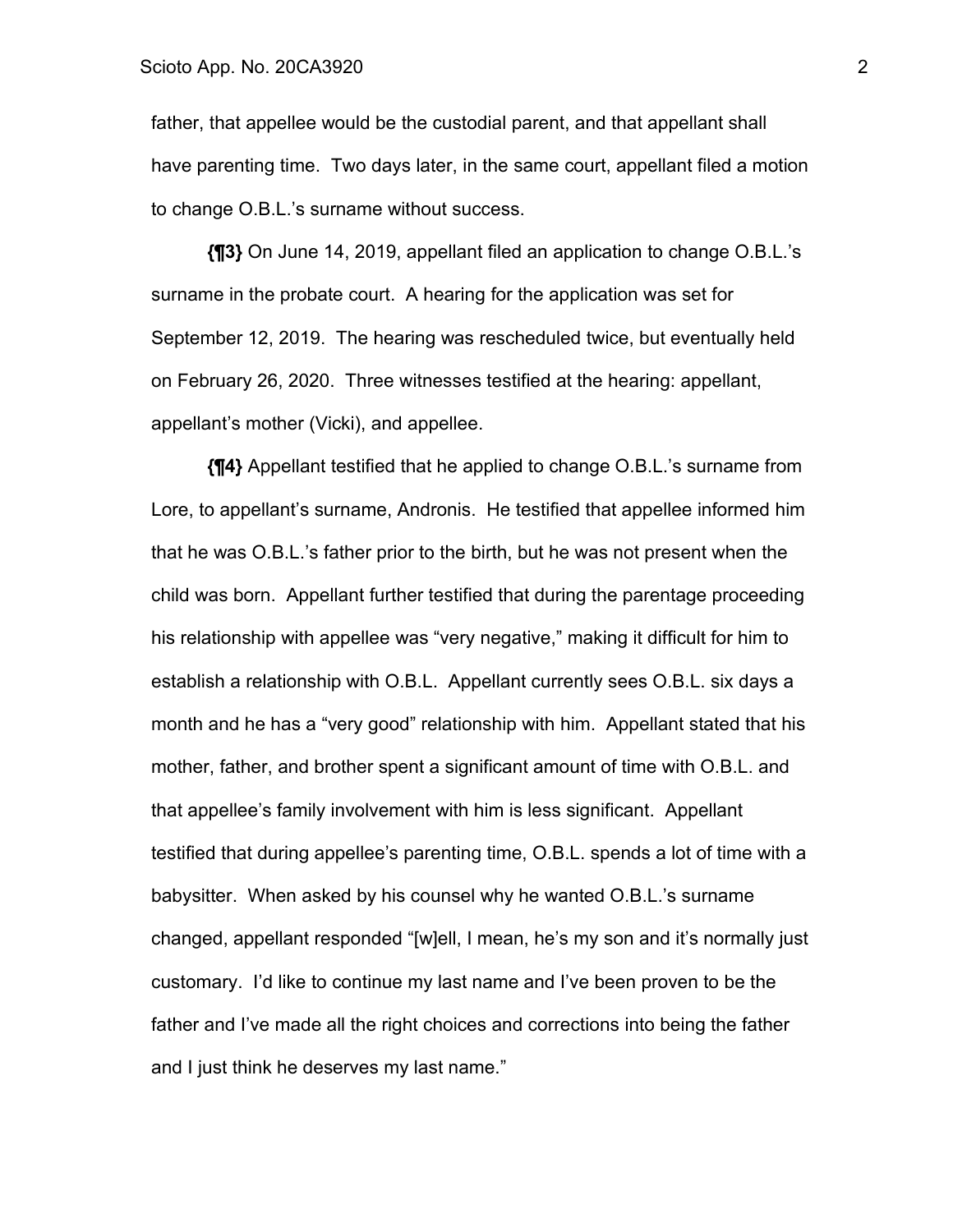**{¶5}** Next to testify was Vicki Andronis, appellant's mother. She testified that appellant takes care of O.B.L. "ninety-nine percent." She testified that O.B.L. also spends a lot of time with her husband (O.B.L.'s grandfather), Uncle Drew, and his cousins.

**{¶6}** The final witness was appellee. She testified that she has support from her family including her sister, father, aunts, uncles, and grandparents, and O.B.L. interacts with all of them. Appellee became aware that appellant wanted to change O.B.L.'s surname at the time he filed the application; however, she testified that she would prefer his name not be changed because it would be inconvenient and confusing to O.B.L. Lastly, she testified that she had been there for O.B.L. from the beginning, so he "deserved" her surname.

**{¶7}** On July 17, 2020, the probate court issued an entry that made findings based on the factors set out in *In re Willhite*, 85 Ohio St.3d 28, 32, 1999-Ohio-201, 706 N.E.2d 778 (1999), paragraph two of the syllabus, and concluded that it was not in O.B.L.'s best interest to have his surname changed. Accordingly, the court denied appellant's application to change O.B.L.'s surname. It is this judgment that appellant appeals, asserting a single assignment of error.

#### ASSIGNMENT OF ERROR

### THE PROBATE COURT ERRED AND ABUSED ITS DISCRETION IN DENYING APPELLANT'S APPLICATION TO CHANGE THE SURNAME OF THE MINOR CHILD

**{¶8}** Appellant argues that the probate court abused its discretion when it denied his application to change O.B.L.'s surname from Lore to Andronis.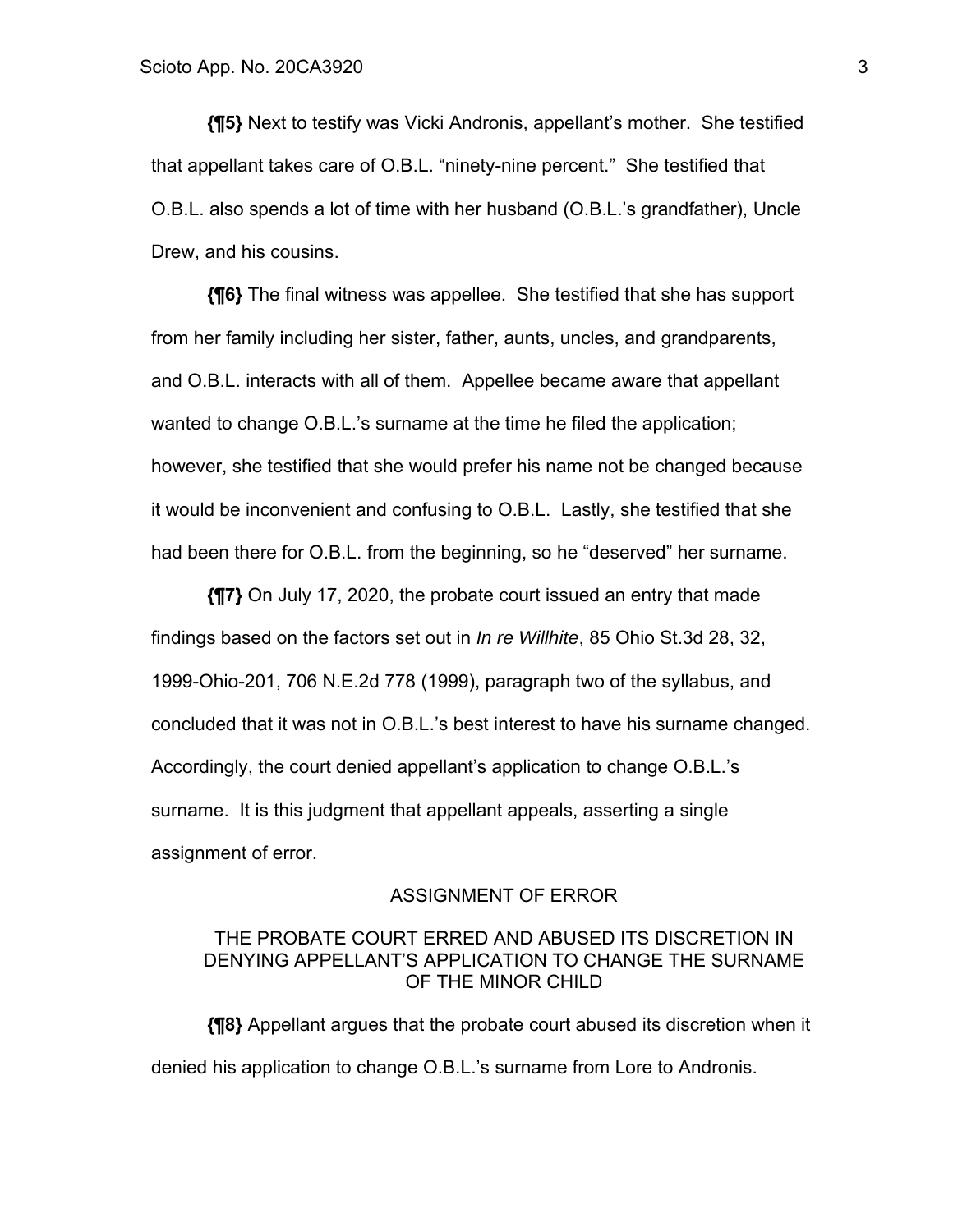Appellant alleges that the probate court treated him arbitrarily and unfairly citing that both he and appellee testified that they each believed that the child "deserved" their respective surnames, but the court admonished only appellant for making that statement. He argues that the court's "contempt for the appellant saturates its entire decision to deny his Application." Finally, appellant argues granting his name change application would be in O.B.L.'s best interest under the *Willhite* factors.

**{¶9}** Before we proceed in setting out appellant's position, we feel it is necessary to address his argument that it is in O.B.L.'s best interest to grant the name change application. "[A]ppellate courts determine an appeal 'on its merits on the assignment of error[s]' and not on 'mere arguments.' " *State v. Lykins*, 4th Dist. Adams No. 18CA1079, 2019-Ohio-3316, ¶ 66, quoting App.R. 12(A)(1)(b); *State v. Johnson*, 4th Dist. Scioto No. 17CA3814, 2018-Ohio-4516, ¶ 8. The best interest determination for a name change application is made by the trial court after considering the evidence. Our role on appeal is more limited, which is to determine whether the trial court abused its discretion in granting or denying the name change application. *In re Skeens*, 4th Dist. Highland No. 11CA2, 2011-Ohio-3424, ¶ 8, citing *Jones v. Smith,* Lawrence App. No. 10CA4, 2010–Ohio–4461, ¶ 5. Therefore, we have no authority to consider appellant's best interest argument. Consequently, our analysis in this decision is confined to whether the court abused its discretion in denying appellant's name change application under the *Willhite* factors as asserted in his sole assignment of error.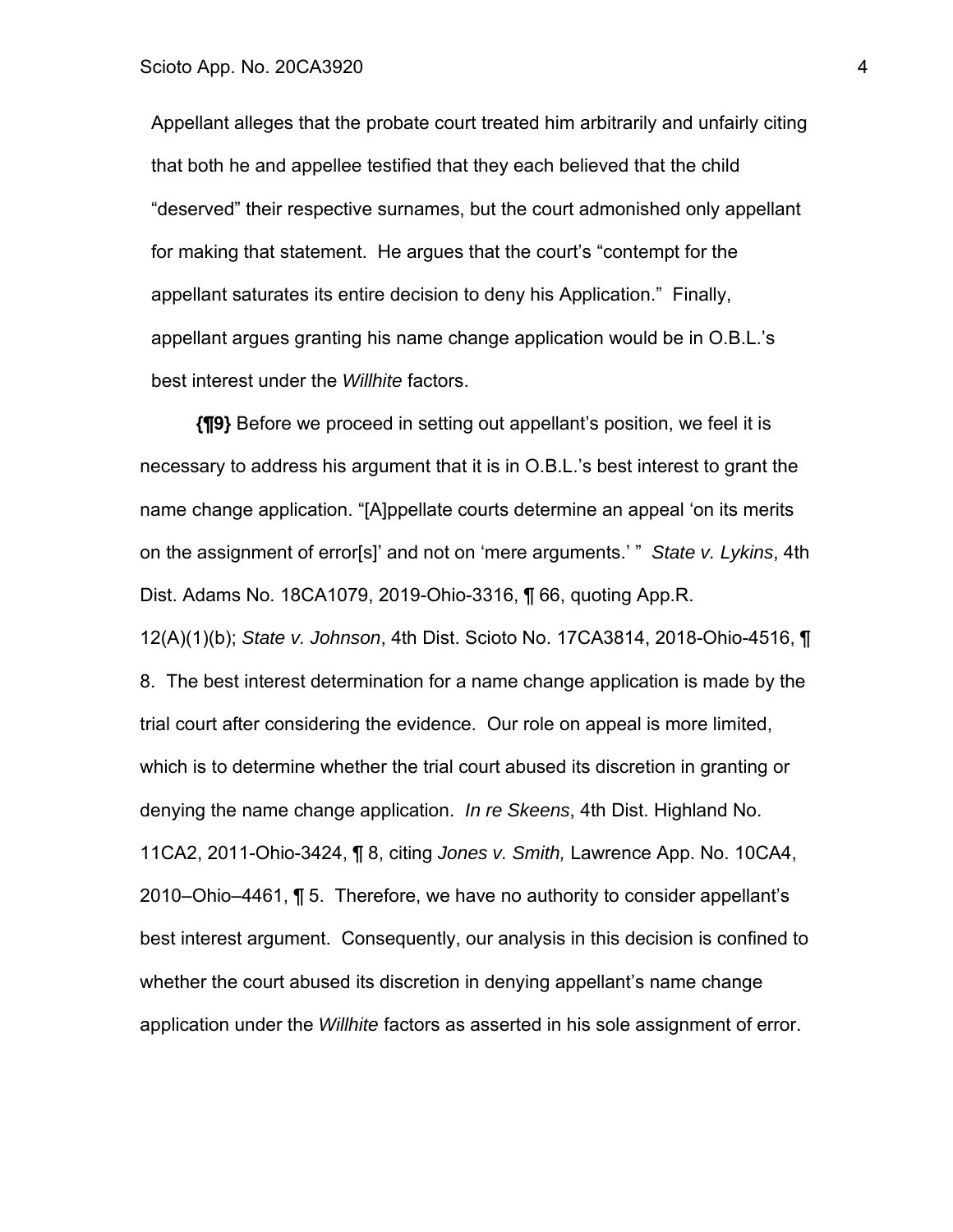**{¶10}** Under the first factor, appellant argues that changing O.B.L.'s surname would not detrimentally affect the preservation and development of O.B.L.'s relationship with appellee because appellee's surname is "Spencer Lore," while O.B.L.'s surname is "Lore." Therefore, appellant argues any confusion regarding O.B.L.'s surname already exists because he and appellee already have different surnames. The appellant also asserts that O.B.L. is so young there would be minimal confusion if his surname was changed to Andronis. Finally, he argues that contrary to the probate court's finding, it is not absurd to believe that a name change would improve the "dynamics" of appellant's relationship with O.B.L.

**{¶11}** Regarding the second factor, appellant argues that changing O.B.L.'s surname to Andronis would help his son identify with appellant's extended family because they have the same surname. He also states that changing O.B.L.'s surname would not be detrimental to his relationship with appellee, who testified that she plans to take her fiancé's surname; therefore, appellee's surname and any children she may have thereafter would be named "Lore Smithson."

**{¶12}** Regarding the third factor, the length of time that the child has had his or her surname, appellant recognizes that although O.B.L. has had Lore as his surname since birth, changing his surname now would have minimal detrimental effect because of O.B.L.'s young age.

**{¶13}** Regarding the fourth factor, whether the child is sufficiently mature to express a preference as to which surname he or she would prefer, appellant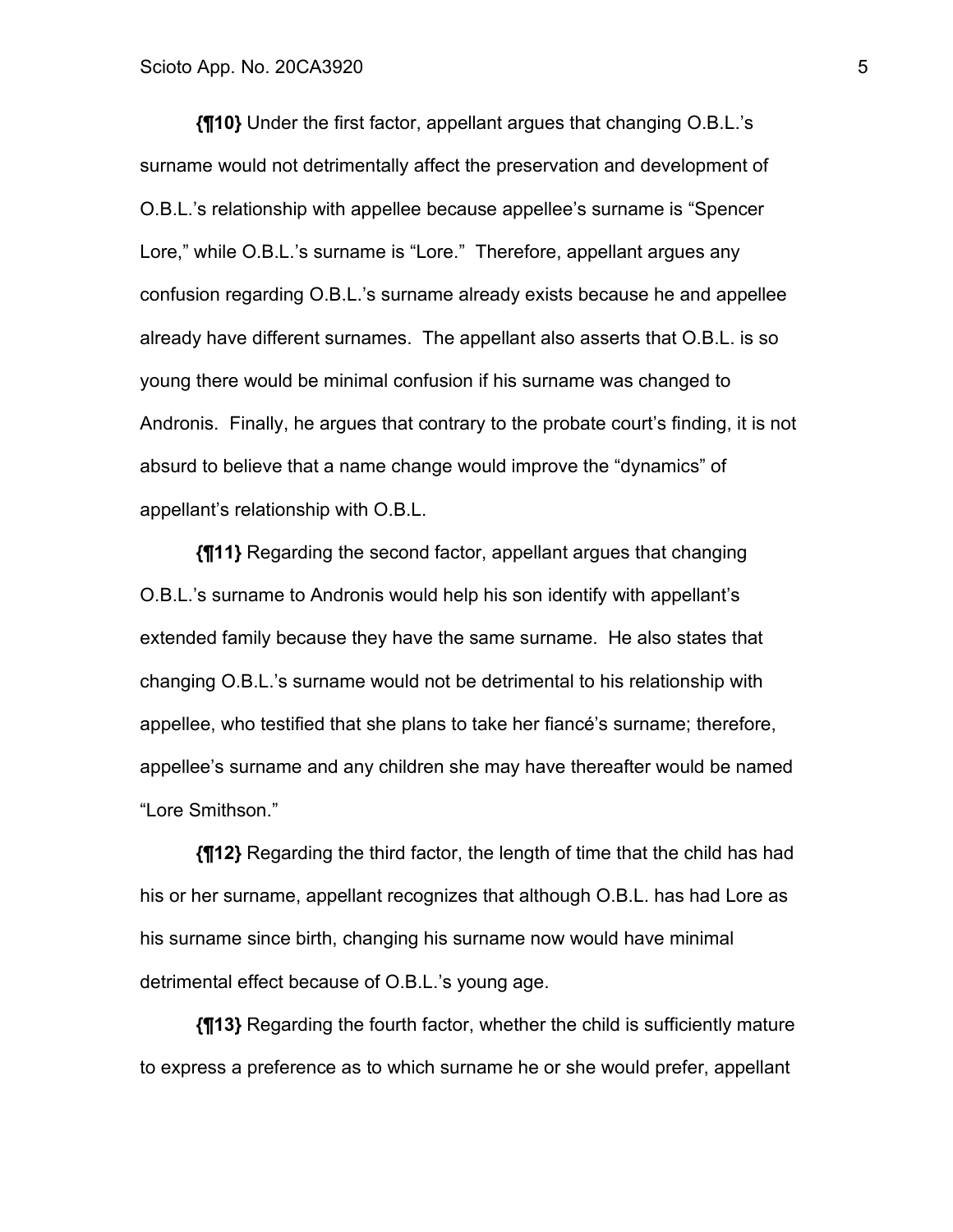argues that because O.B.L. is only three years old he cannot meaningfully choose which surname he prefers.

**{¶14}** Regarding the fifth factor, whether the child's surname differs from his or her residential parent, appellant again argues that changing his son's surname will have minimal impact because appellee's surname differs from O.B.L.'s.

**{¶15}** Regarding the sixth factor, whether a child who bears a surname that is different from the residential parent causes embarrassment, discomfort, or inconvenience, appellant argues that O.B.L. is not mature enough to suffer these feelings due to a name change.

**{¶16}** Regarding the seventh factor, whether a parent has failed to maintain contact with the child and provide support for the child, appellant argues that he has maintained contact and provided support.

**{¶17}** Finally, regarding the eighth and final factor, any other factor relevant to the child's best interest, appellant argues he cherishes his son and provides support for him. He also argues that the probate court's finding that he filed the application for the name change to harm appellee is "unfounded."

**{¶18}** Appellee has not filed a brief in opposition.

#### LAW

**{¶19}** R.C. 2717.01(B) permits a minor's name to be changed by an application "made on behalf of a minor by either of the minor's parents[.] " The applicant bears " 'the burden of showing the name change would be in the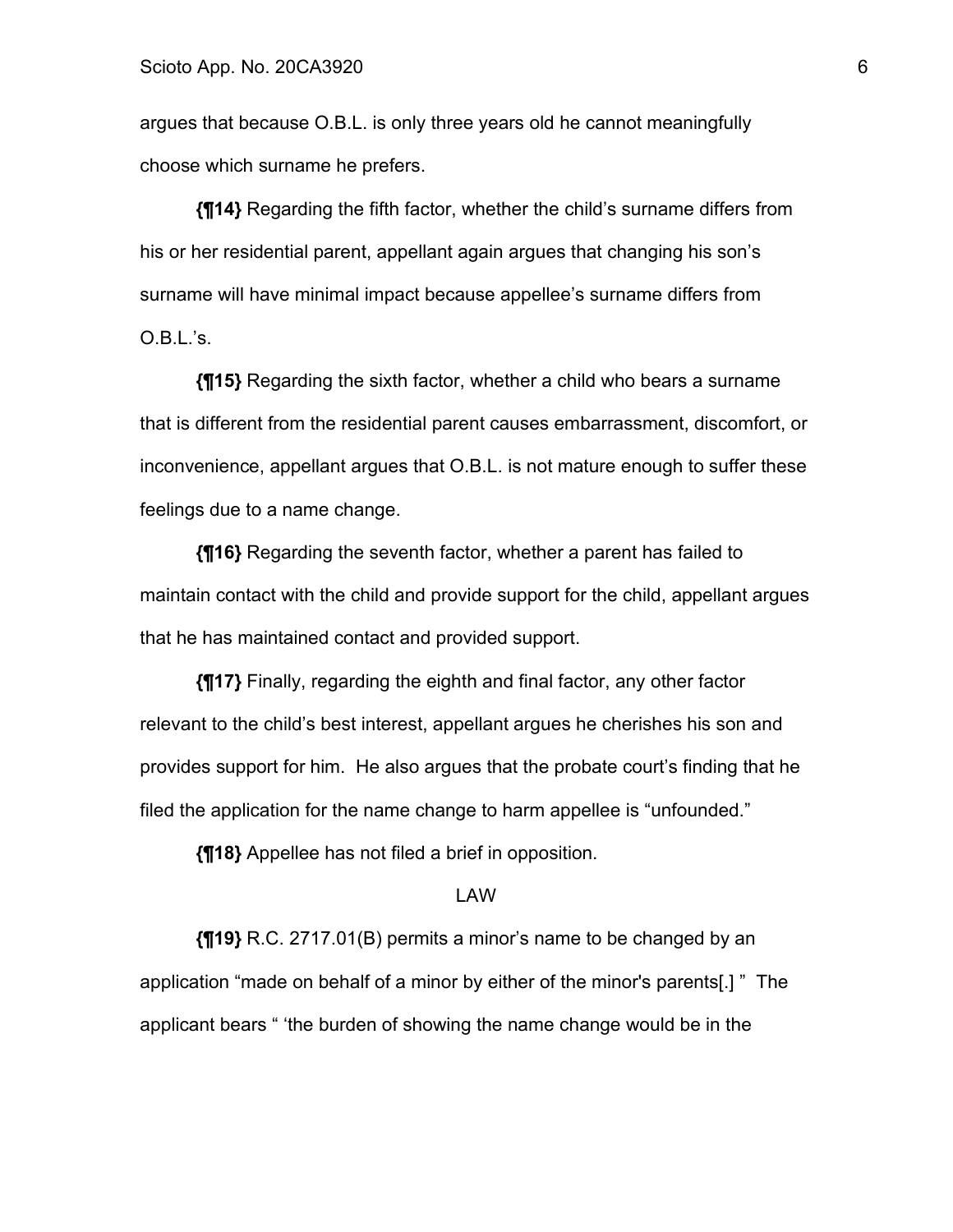child's best interest.' " *Skeens* at ¶ 9, quoting *In re A.B.,* 8th Dist. Cuyahoga No.

93693, 2010–Ohio–2227, ¶ 11.

**{¶20}** "[W]hen deciding whether to permit a name change for a minor child

pursuant to R.C. 2717.01(A), the trial court must consider the best interest of the

child in determining whether reasonable and proper cause has been

established." *Willhite*, 85 Ohio St.3d at 28, 706 N.E.2d 778; *In re Change of* 

*Name of E.C.G.*, 194 Ohio App. 3d 385, 2011-Ohio-1749, 956 N.E.2d 851 (4th

Dist.) ¶ 7. In making this determination:

the trial court should consider the following factors: the effect of the change on the preservation and development of the child's relationship with each parent; the identification of the child as part of a family unit; the length of time that the child has used a surname; the preference of the child if the child is of sufficient maturity to express a meaningful preference; whether the child's surname is different from the surname of the child's residential parent; the embarrassment, discomfort, or inconvenience that may result when a child bears a surname different from the residential parent's; parental failure to maintain contact with and support of the child; and any other factor relevant to the child's best interest.

*Id*. at paragraph two of the syllabus.

"[The court] should consider only those factors present in the particular

circumstances of each case." *Bobo v. Jewell,* 38 Ohio St.3d 330, 528 N.E.2d

180 (1988), paragraph two of the syllabus.

**{¶21}** "We review a trial court's name-change decision under an abuse of

discretion standard of review." *Skeens*, Dist. Highland No. 11CA2, 2011-Ohio-

3424 at ¶ 8, citing *Jones* Lawrence App. No. 10CA4, 2010–Ohio–4461 at ¶ 5.

" 'Whether or not we would have arrived at a different conclusion if we were

undertaking a de novo review is not the issue.' " *Id.* at ¶ 17, quoting *Jones* at ¶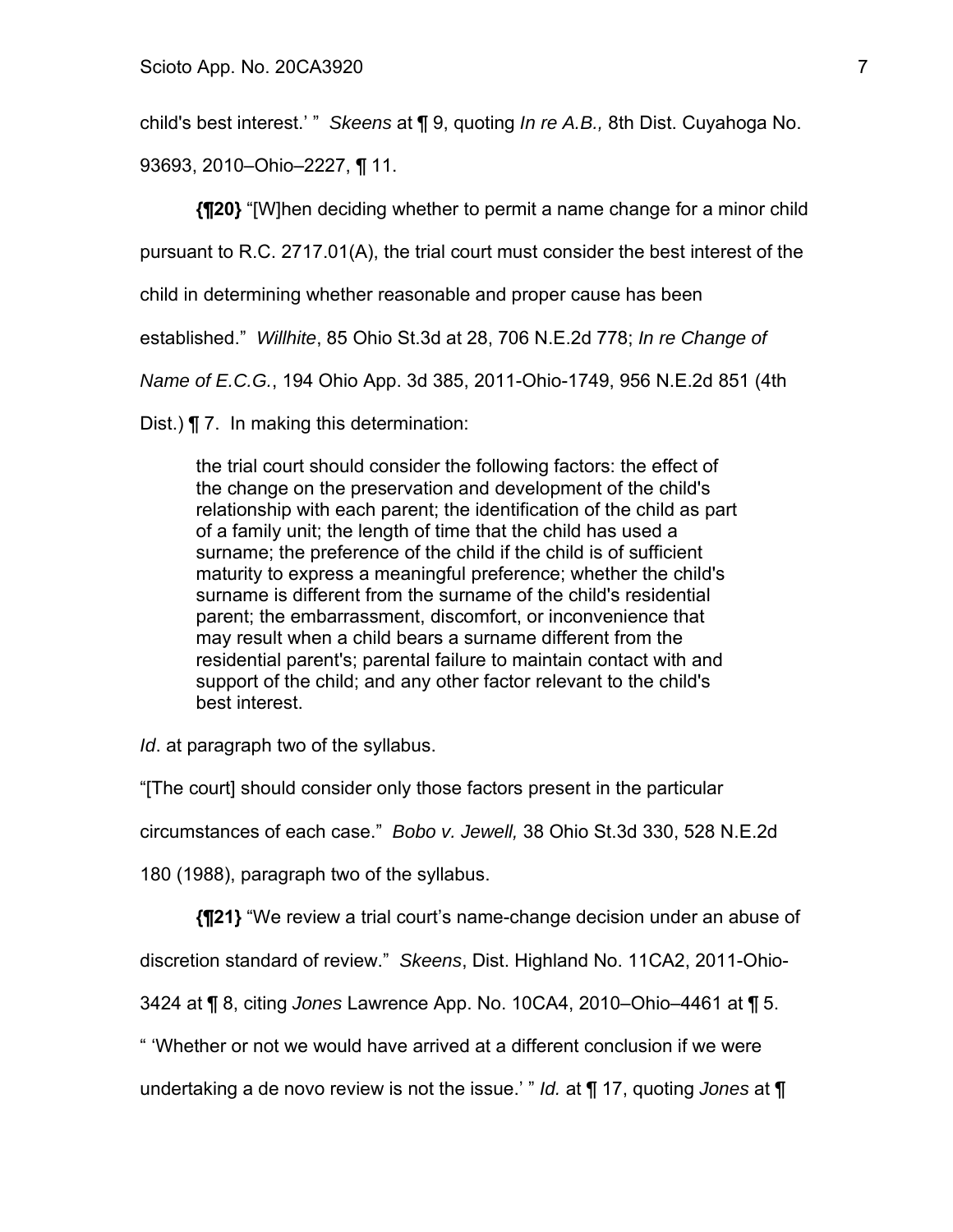17. "We will not substitute our judgment for that of the trial court, and we will reverse only if the trial court abused its discretion." *Vice v. Sexton*, 4th Dist. Scioto No. 10CA3371, 2011-Ohio-1647, ¶ 25, citing *Jones* at ¶ 5. "An abuse of discretion involves more than an error of judgment; it is an attitude on the part of the court that is unreasonable, unconscionable, or arbitrary." *In re Change of Name of Simers*, 4th Dist. Washington No. 6CA30, 2007-Ohio-3232, ¶ 8, citing *Franklin Cty. Sheriff's Dept. v. State Emp. Relations Bd.*, 63 Ohio St.3d 498, 506, 589 N.E.2d 24 (1992).

**{¶22}** In a name change application case there is no jury, so the probate court is the decider of facts. *See Combs v. Hobstetter-Hall,* 4th Dist. Lawrence No. 2016-Ohio-7407, ¶ 18 (In a bench trial, the court is the trier of fact). "The trier of fact is free to believe all, part or none of the testimony of each witness who appears before it." *In re Hare*, 4th Dist. Scioto No. 95CA2395, 1996 WL 139673, \*4 (Mar. 25, 1996). Moreover, "[a] trier of fact is entitled to make reasonable inferences from the record." *In re T.C.*, 4th Dist. Washington No. 9CA10, 2009-Ohio-4325, ¶ 41.

**{¶23}** Appellant, as applicant, had the burden of proving that changing O.B.L.'s name would be in O.B.L.'s best interest. When asked during the hearing, why he wanted to change O.B.L.'s surname, appellant answered: "Well I mean he's my son and it's normally just customary. I'd like to continue my last name and I've been proven to be the father and I've made all the right choices and corrections into being the father and I just think that he deserves my last name." Custom "is not a proper factor for a trial court to consider in deciding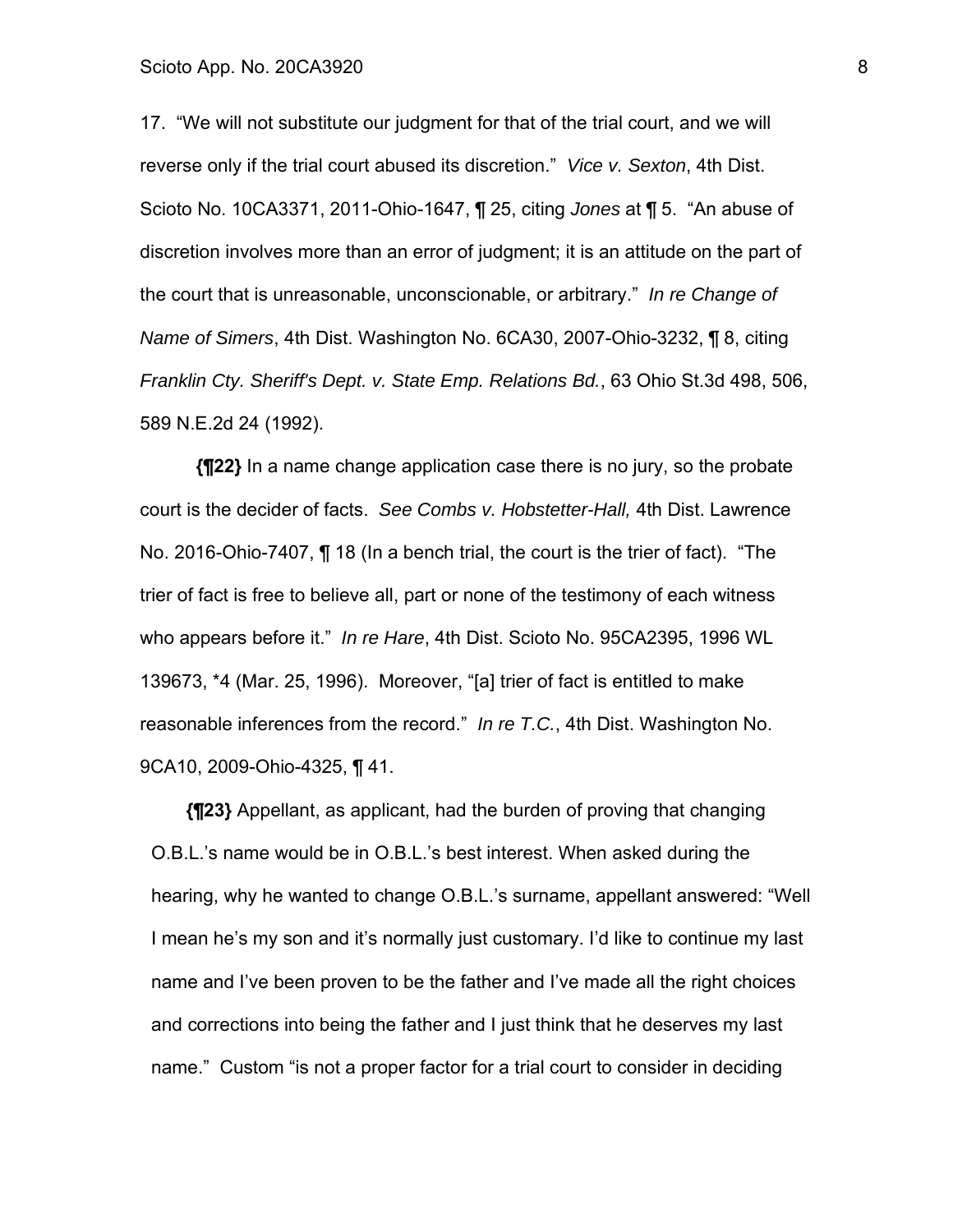whether to grant an application for the name change of a minor." *In re Change of Name of Simers*, 4th Dist. Washington No. 6CA30, 2007-Ohio-3232 at ¶ 12, citing *Bobo*, 38 Ohio St.3d 330, 528 N.E.2d 180, and *Willhite*, 85 Ohio St.3d 28, 706 N.E.2d 778. Moreover, the probate court considered all eight of the *Willhite* factors in evaluating the appellant's name change application, and found six of the eight factors indicated that a name change was not in O.B.L.'s best interest. And the court concluded:

[I]t is not in the Child's best interests to change his name. There is no reasonable and proper reason to do so. He gets along well as things are. The applicant makes no argument that it will benefit the Child to change his name. His arguments are all self-serving. The name change is all for him, perhaps a weapon in a continuing battle with the [appellee]. The application is denied.

**{¶24}** Nevertheless, appellant argues the probate court abused its discretion in denying appellant's name change application. Consequently, we will review appellant's arguments in that regard.

**{¶25}** Under the first *Willhite* factor, the probate court found that appellee spends more time with O.B.L., and a name change would strain the relationship between appellee and O.B.L. and cause O.B.L. confusion. Appellant argues no confusion in changing O.B.L.'s surname to Andronis would arise because his surname and appellee's surname are already different. Appellee testified that legally she has two last names, Spencer and Lore, without any hyphenation. While appellee does have the additional surname of Spencer, she and O.B.L. both share the same surname of Lore. Therefore, we reject appellant's argument that the court was incorrect in determining that O.B.L. has the same surname as his residential parent, appellee.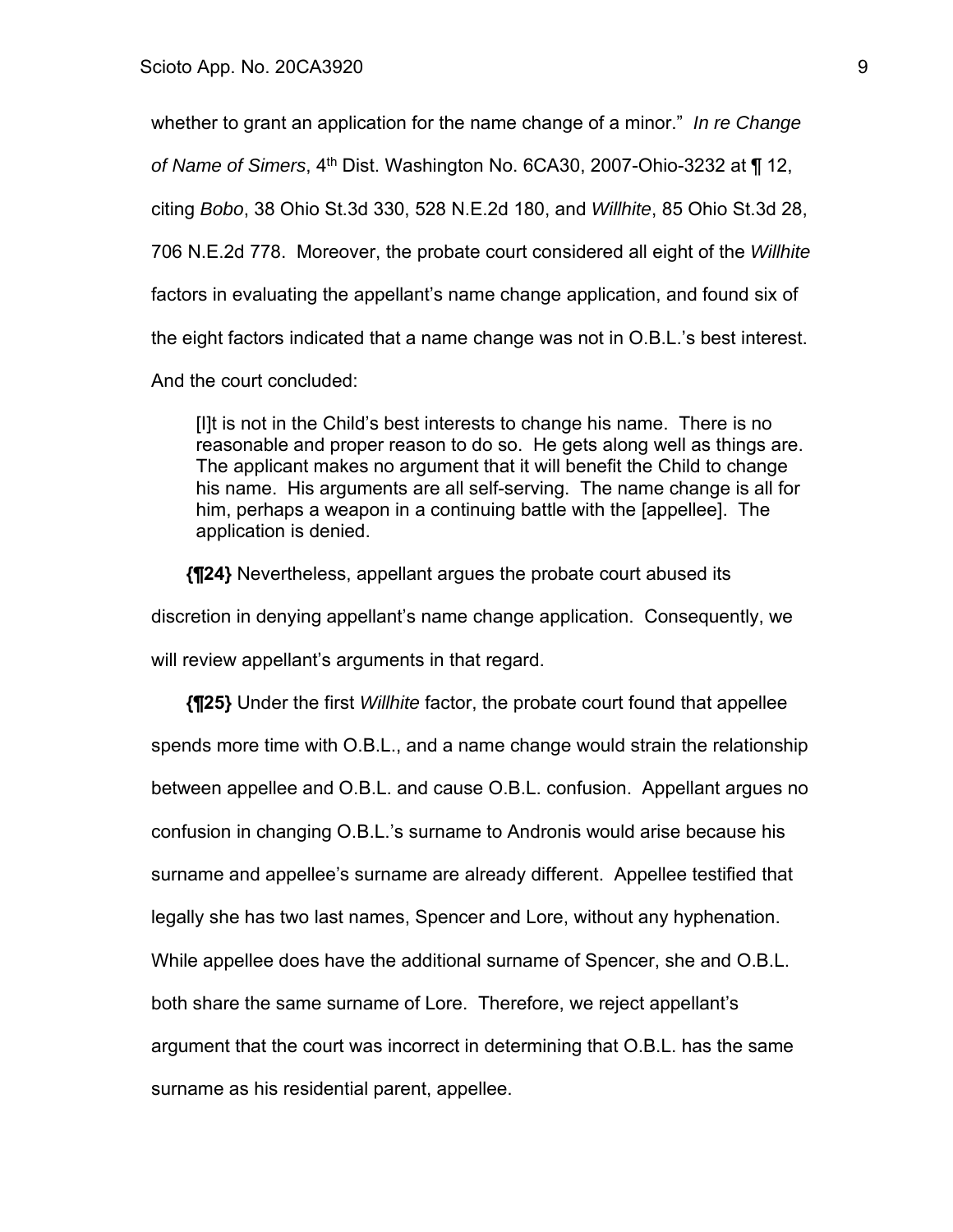**{¶26}** Under the second *Willhite* factor, the probate court found that O.B.L. identifies more with appellee's family than he does with appellant's family because he resides with appellee. In this regard, appellant alleges that the court's finding that O.B.L. spends more time with appellee than appellant by a five to one ratio is unsupported in the record. It is unclear from the record how the court calculated that time-share ratio, or if it is correct. But, despite appellant's allegation, he admits in his brief that "it is clear that the minor child spends more time with Appellee[.]" Therefore, we conclude that the probate court's finding - that appellee spends more time with O.B.L. than appellant does - is supported in the record.

**{¶27}** Under the third *Willhite* factor, the probate court correctly found that O.B.L. had the surname of Lore all 37 months of his life. This finding is not disputed by appellant.

**{¶28}** Under the fourth *Willhite* factor, the probate court found that O.B.L. was too young to express a preference regarding which surname he preferred. Appellant does not dispute this finding.

**{¶29}** Under the fifth *Willhite* factor, the probate court found that O.B.L.'s residential parent, appellee, and O.B.L. had the same surname. Appellant again argues that they do not have the same surname. This argument lacks merit as we found infra.

**{¶30}** Under the sixth *Willhite* factor, the probate court found that a name change would be inconvenient and cause discomfort for O.B.L. Appellant argues the court's finding that O.B.L. is not mature enough to choose which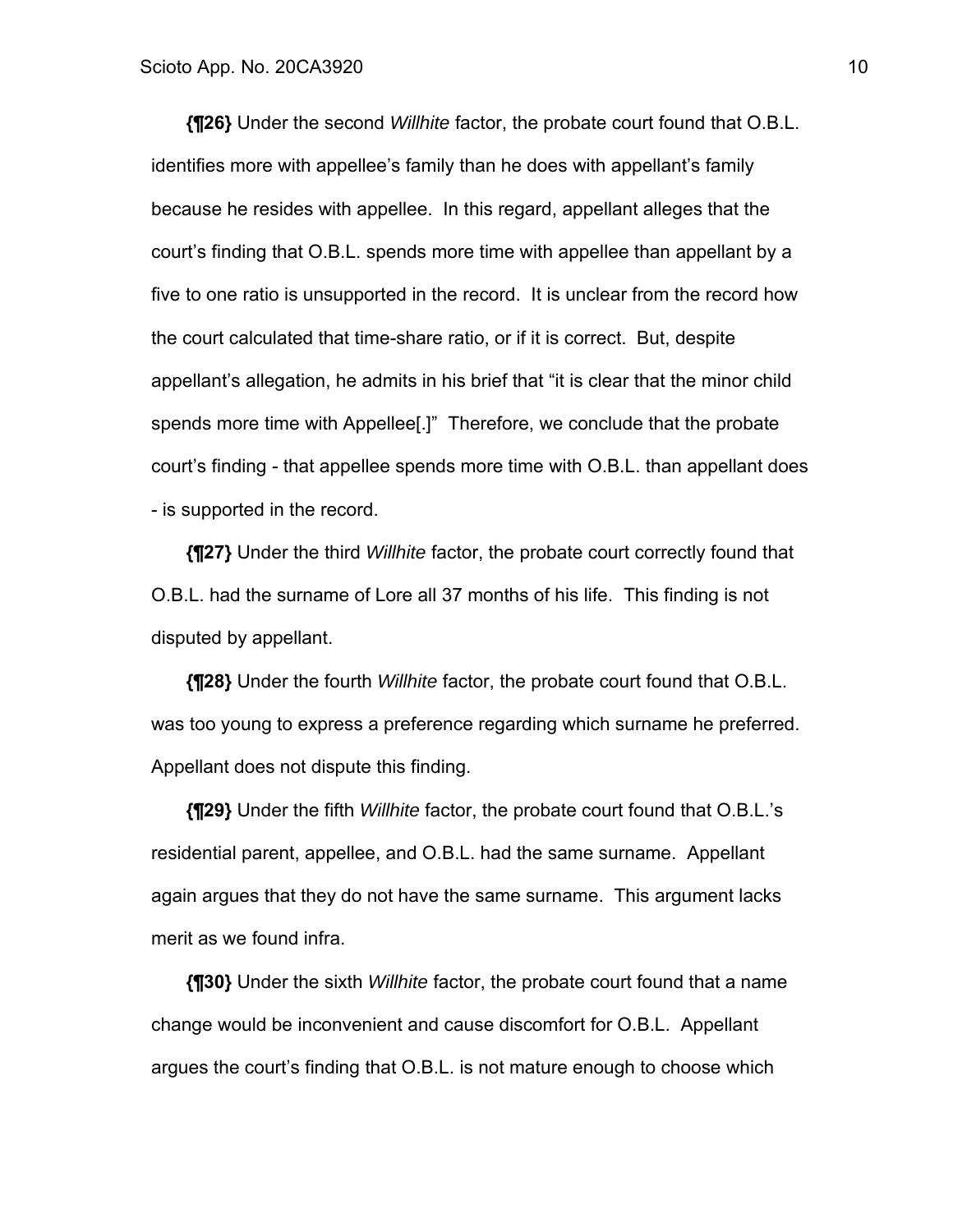surname he prefers also means that he is not mature enough to experience discomfort or inconvenience due to having a different name. The court did determine that O.B.L. was too young to make a meaningful choice between surnames, but here claims that it would be inconvenient and discomforting for O.B.L.'s surname to be changed. We agree with appellant that these findings seem to be inconsistent. Therefore, we conclude that the court's finding under the sixth *Willhite* factor is not supported in the record.

**{¶31}** Under the seventh factor, the probate court found in favor of the appellant in that he had maintained contact with the O.B.L., and has supported him. This factor is not disputed by appellant, and weighs in his favor.

**{¶32}** Under the eighth and final factor, the probate court found that "the [a]ppellant pursues this action to harm [appellee], rather than to promote the best interest of [O.B.L.]." Appellant alleges that this is an "unfounded conclusion."

**{¶33}** At the hearing, appellant testified that while attempting to establish parentage of the child, his relationship with appellee was "very negative" and "if we did talk, it was just arguing[.]" He also testified that the process of establishing parentage was "very frustrating," and when asked if he blamed appellee, he responded: "Absolutely." On cross-examination, appellant read the following passage from a text that he sent to appellee after learning she was pregnant:

You owe me one fifty. This is bullshit. So happy, so happy that I'm having a kid with a girl who smokes cigs and weed. I'll be letting your parents know neither of us are ready for, neither of us are ready and you for sure aren't. So glad I'm having a kid, so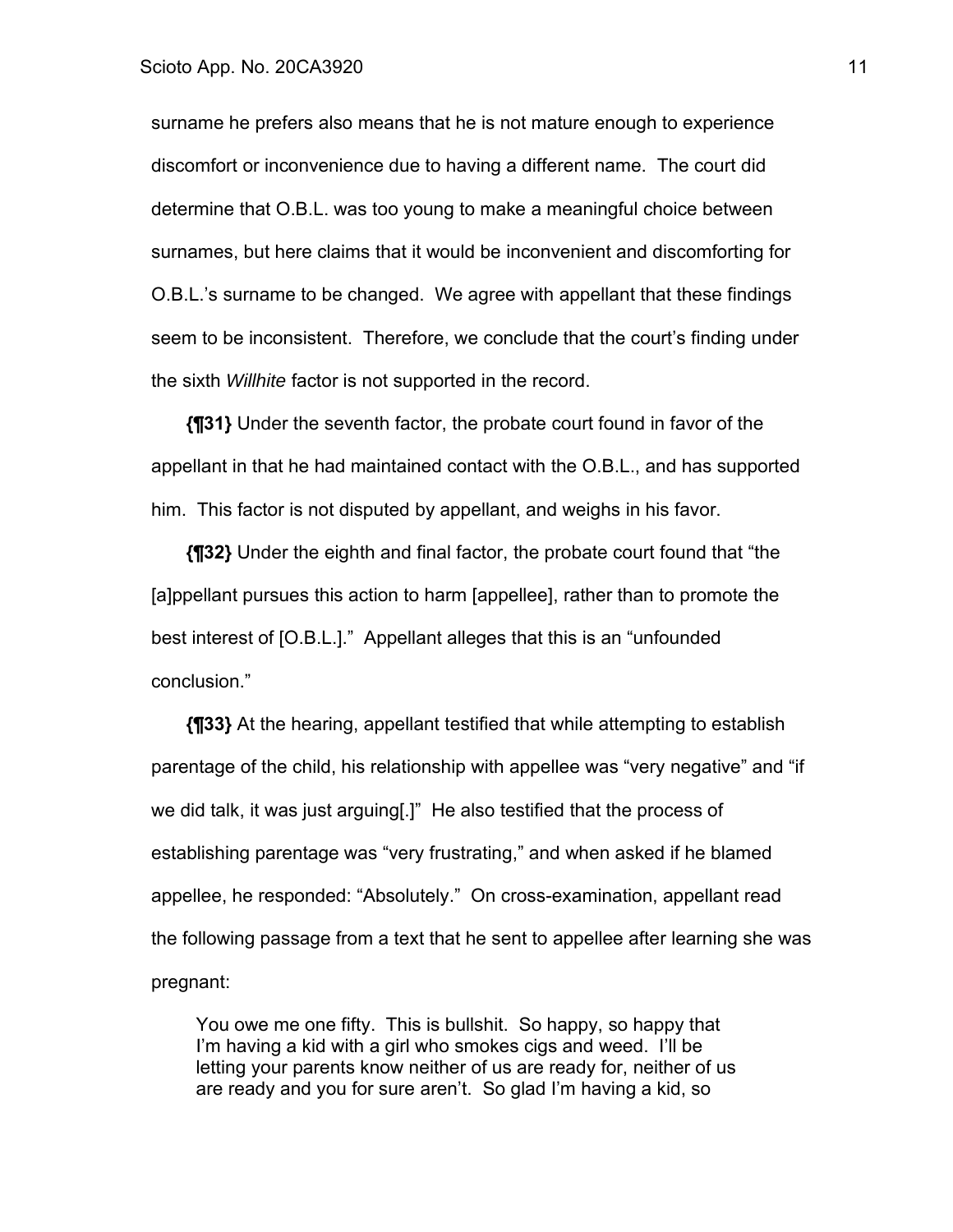glad I'll have a kid around. I'll be over this week to collect my money and talk to your parents. I'll probably just shoot myself because that's, because that's the better option. So, thanks for everything.

**{¶34}** Appellant further testified that he and appellee disagreed regarding the parenting of their son. Appellant's mother described the relationship between her son (appellant) and appellee as "rocky." Appellee also testified "there is no relationship" between she and appellant.

**{¶35}** The probate court, which personally viewed the testimony, had the best ability to assess the demeanor or credibility of the witnesses. *Hare*, 4th Dist. Scioto No. 95CA2395, 1996 WL 139673, \*4 (Mar. 25, 1996). And within its role as factfinder, the court inferred from the testimony that appellant was angry about the pregnancy, and his decision to pursue a name change was for the purpose of harming appellee. *T.C.*, 4th Dist. Washington No. 9CA10, 2009- Ohio-4325, ¶ 41.

**{¶36}** Finally, appellant argues that the probate court treated him in an arbitrary and unfair manner when it admonished him for arguing that his son "deserved" his surname, but did not admonish appellee for making the exact same comment. Appellant asserts that the court's "contempt for appellant saturates its entire decision to deny his Application." We agree with appellant that the court's action of admonishing only the appellant is arbitrary, and we find no justification for it in the law; however, this action alone does not convince us that the court's ultimate decision to deny appellant's application was an abuse of discretion.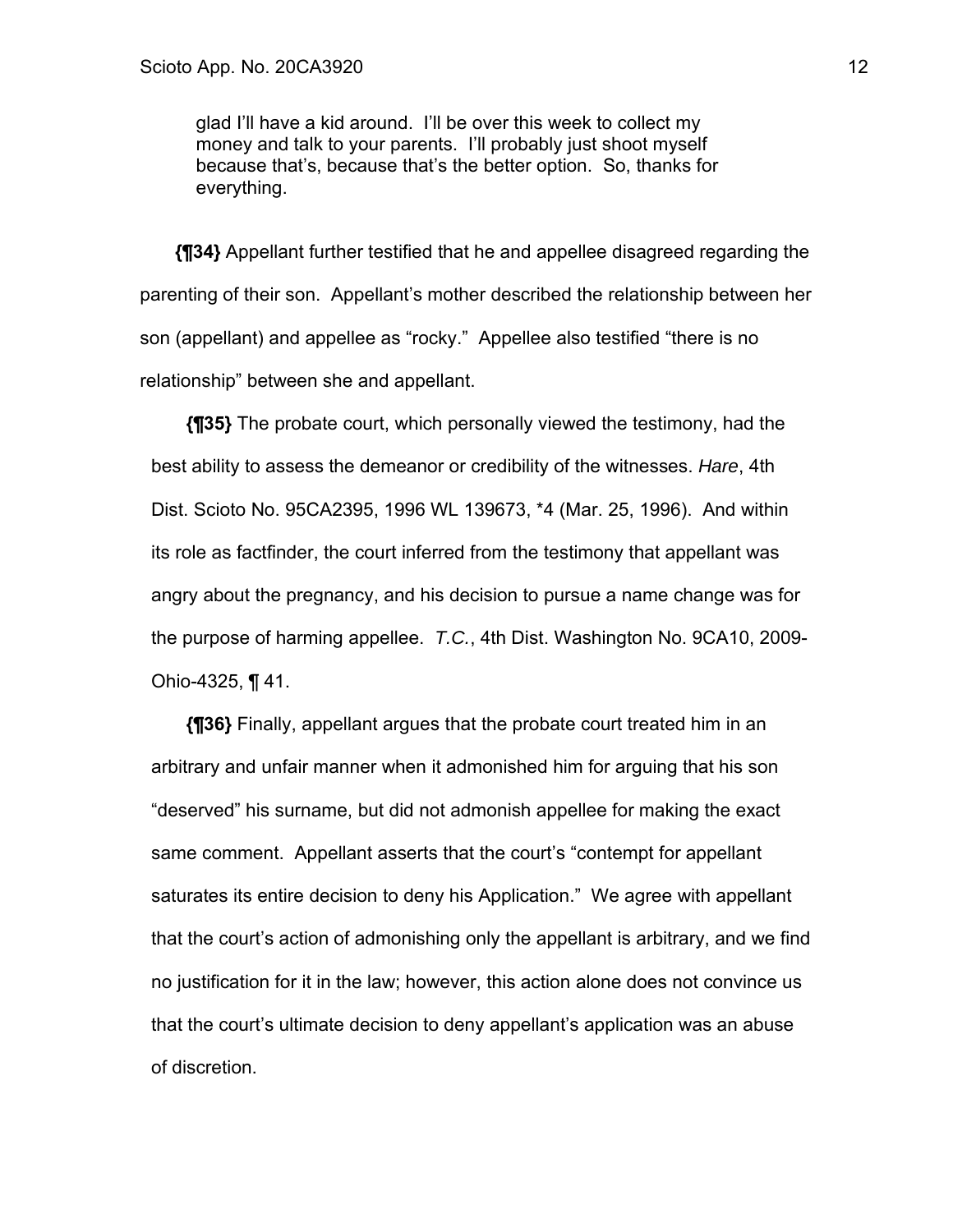**{¶37}** In sum, we conclude the following: (1) the only reason espoused by appellant at the hearing in support of the name change application was because it was customary, which is not a factor that legally supports a name change; (2) the probate court's findings under the *Willhite* factors were all supported by the record except for the sixth factor; and (3) the court's weighing of those factors in denying appellant's application was not unreasonable, unconscionable, or arbitrary.

### **CONCLUSION**

**{¶38}** Accordingly, because the probate court's denial of appellant's name change application was not an abuse of discretion, we affirm the court's judgment of denial.

### **JUDGMENT AFFIRMED.**